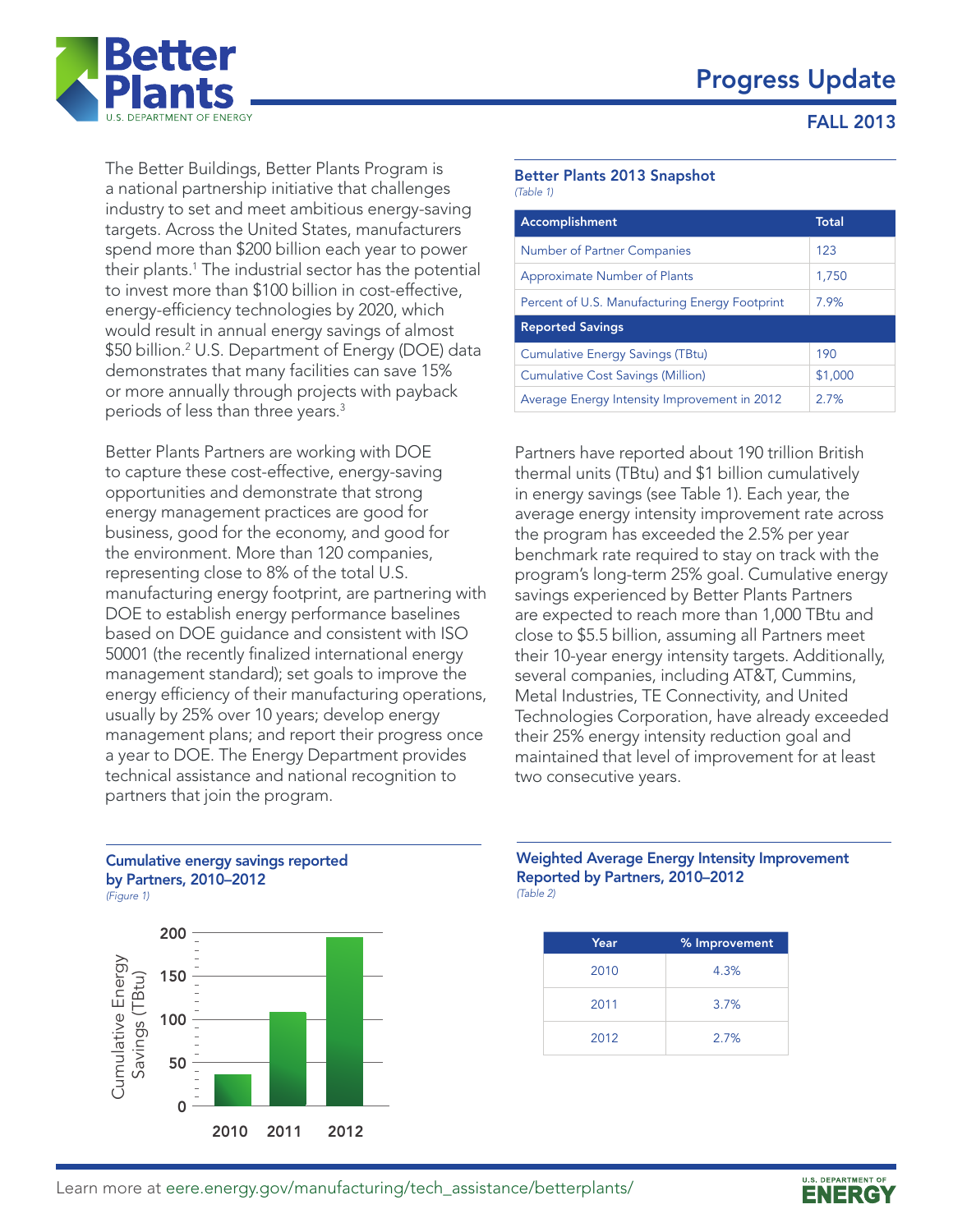## Representing a Diverse Industry Mix

Program Partners represent and provide strong examples for achievable energy savings for a variety of U.S. industries, including some of the most energyintensive sectors, such as chemicals, food and beverage, and forest and paper products. The chemicals industry has the highest representation within the program, accounting for about 15% of the total number of participating companies (see Table 3). Overall, Better Plants Partners represent industry sectors that consume about 77% of all energy used in the U.S. manufacturing sector. Currently, the program includes partners that represent close to 15% of the U.S. chemicals manufacturing industry's energy consumption and 23% of the U.S. transportation equipment manufacturing industry's energy consumption.4 Underrepresented industries in Better Plants include textile mills and petroleum and coal products. DOE will be working to expand participation from these underrepresented sectors over the next year.

Partners are also diverse in size, with small, one-plant operations participating, as well as large, multinational corporations. The average estimated energy spend per company is about \$60 million per year, though the range is considerable, with the smallest companies spending less than \$1 million and the largest more than \$100 million (see Figure 2 below).

### Estimated annual energy spend for Better Plants Partners



#### Understanding the Numbers

The energy savings cited in this Progress Update are based on DOE-reviewed individual annual reports submitted by Better Plants Partners. Program-wide energy savings in a given year are calculated by applying reporting companies' weighted average energy intensity improvement rate to the total baseline year energy consumption for those same companies. Cumulative energy savings are calculated by summing previous years' program-wide energy savings and accounting for the persistence of those savings over time. For the purposes of estimating the benefits of the program, these savings are adjusted to account for energy savings that would have been expected to occur on a "business-as-usual" basis, based on data compiled by the DOE Energy Information Administration (EIA). To arrive at estimated cost savings, DOE multiplies the energy savings by energy cost data also provided by EIA.

#### Number of Partners by Industry, August 2013 *(Table 3)*

| <b>Industry</b>                                  | <b>Total Program</b><br><b>Partners</b> |
|--------------------------------------------------|-----------------------------------------|
| Food                                             | 9                                       |
| Beverage and Tobacco Products                    | 2                                       |
| Paper                                            | 10                                      |
| <b>Printing and Related Support</b>              | 4                                       |
| Chemicals                                        | 18                                      |
| <b>Plastics and Rubber Products</b>              | 5                                       |
| Nonmetallic Mineral Products                     | 5                                       |
| <b>Primary Metals</b>                            | 17                                      |
| <b>Fabricated Metal Products</b>                 | 6                                       |
| <b>Industrial Machinery</b>                      | 10                                      |
| <b>Computer and Electronic Products</b>          | 5                                       |
| Electrical Equipment, Appliances, and Components | 7                                       |
| <b>Transportation Equipment</b>                  | 13                                      |
| <b>Furniture and Related Products</b>            | 3                                       |
| Miscellaneous                                    | $\overline{7}$                          |
| Other                                            | $\mathcal{P}$                           |
| <b>Total</b>                                     | 123                                     |

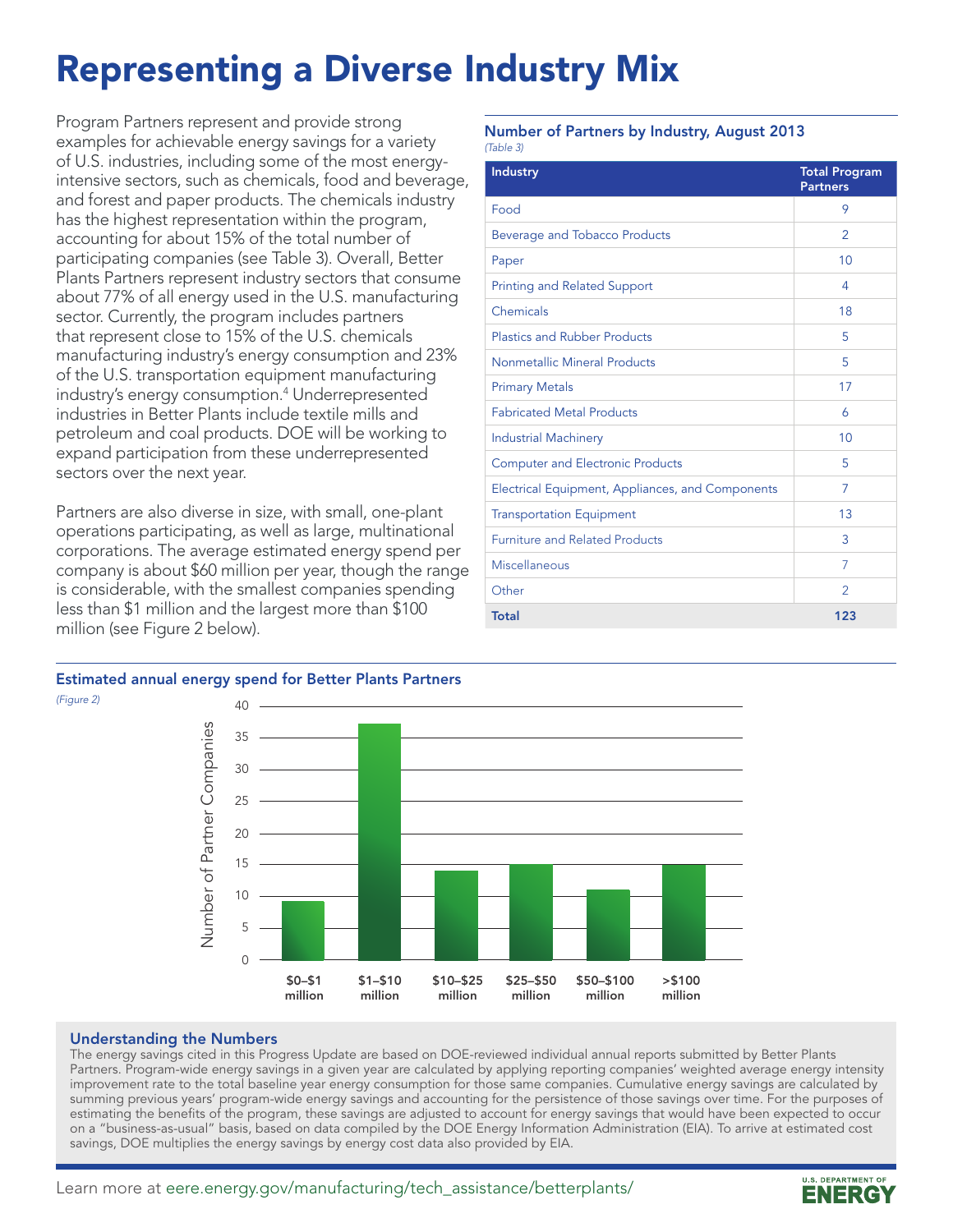## Representing a Diverse Industry Mix

Program Partners have manufacturing facilities located across nearly all 50 states (see Figure 3). The states with the greatest concentration of Program Partners are California, Illinois, Michigan, North Carolina, Ohio, Pennsylvania, and Texas.

The Better Plants Program continues to grow, with 12 new companies making corporatewide commitments to energy efficiency in the last year. See Table 4 below for a list and brief description of new partners.

Distribution of plants participating in Better Plants



### Companies that Joined Better Plants over the Last 12 months

Challenge level.





Ford Motor Company, a global manufacturer based in Michigan, manufactures or distributes automobiles across six continents. Ford joined at the Better Plants Challenge level.

Golden Renewable converts waste products—such as grease, algae, and wood chips—into fuel.



Harley-Davidson fulfills dreams of personal freedom through the experience and lifestyle of premium heavyweight motorcycles.

International Paper, a global paper and packaging company, manufacturers a variety of products—

JBT Corporation provides technology solutions to the food processing and air transportation sectors.

ranging from office paper and food packaging to recycling products and bulk packaging.

Johnson Controls is a global diversified technology and industrial leader serving building and automotive customers in more than 150 countries. Johnson Controls joined at the Better Plants

INTERNATIONAL<sup>(A)</sup>PAPER



Johnson **Controls** 



Lennox International delivers innovative climate control solutions for the heating, air conditioning, and refrigeration markets.

**TEXAS INSTRUMENTS** 

VOLVO

Texas Instruments is one of the world's largest semiconductor companies.

TPC Group LLC provides chemical products to multinational chemical and petroleum-based firms. <sup>:</sup> TPC Group

> The Volvo Group is one of the world's leading manufacturers of trucks, buses, construction equipment, and marine and industrial engines. The company initially pledged one plant when it first joined the program but expanded its commitment this year to cover all U.S. manufacturing sites.

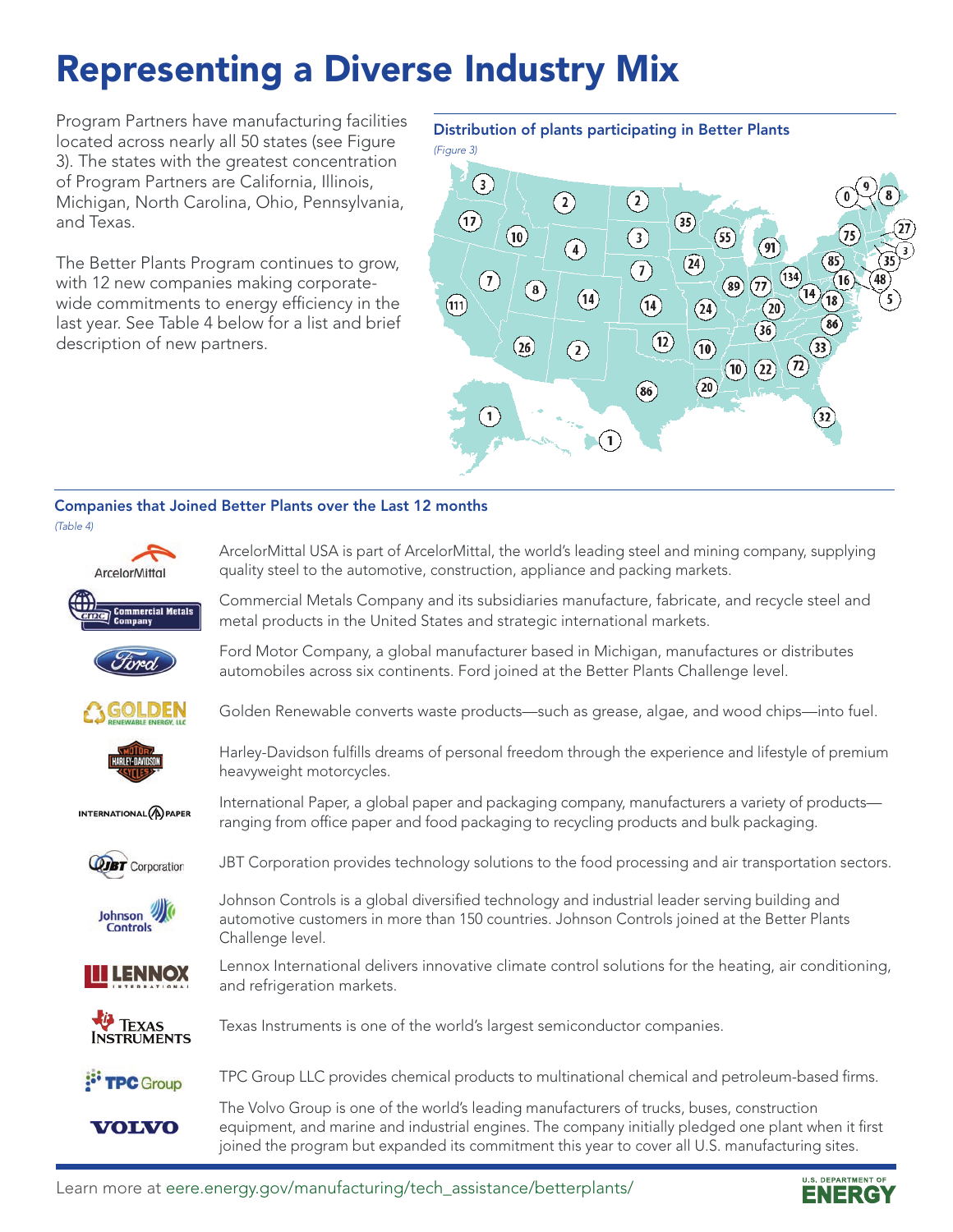# Sharing Hands-on Technical Expertise

Better Plants Partners benefit from technical assistance provided by DOE experts. In-Plant Trainings (INPLTs) are an important aspect of this technical assistance. INPLTs are system-specific workshops that train participants on how to identify, implement, and replicate energy-saving projects. Technical expertise gained through the INPLTs help companies overcome a series of critical barriers to adopting energy management practices and technologies, including lack of technical expertise, insufficient senior management buy in for implementing energy-saving projects, and difficulty coordinating actions and best practices across several plants within a company.

On average, 20 individuals from a variety of different facilities participate in each INPLT, enabling the event's benefits to spread beyond the walls of the host plant to outside attendees. Since the first INPLT was hosted by Brown Printing Company in April 2011, there have been 27 INPLTs held, with 11 conducted during this year. In total, INPLTs have attracted close to 475 participants and led to the identification of more than 1.2 TBtu in energy savings (more than \$6.5 million in cost savings). These events provide Better Plants Partners with the knowledge and skills needed to advance energy management in their facilities, as well as valuable opportunities to make connections with peers and other industrial stakeholders.

A range of partners have found value in participating in INPLTs, especially those that have involved several plants in the training. Michele Mazza, Energy Program In-Plant Training Cumulative Results as of July 2013 *(Table 5)* 

| <b>Trainings</b>                                   | <b>Totals</b> |
|----------------------------------------------------|---------------|
| <b>INPLTs</b> conducted to date                    | 27            |
| <b>Energy Savings Identified/Results</b>           |               |
| Total identified savings at host plants (MMBtu/yr) | 1,260,000     |
| Identified energy cost savings at host plants      | \$6,700,000   |
| <b>Participants</b>                                |               |
| Total participants                                 | 473           |
| <b>Energy System Type</b>                          |               |
| Compressed air                                     | 11            |
| Process heating                                    | 7             |
| Steam                                              | 3             |
| Pumps/fans                                         | 5             |
| Paper machines                                     | 1             |

Manager for Owens Corning's Building Materials Group noted, "The tools and training applied during the INPLT will be an invaluable experience for the training of participants going forward. The Newark plant isn't the only one benefiting from the training and recommendations."



*Participants pose during the field portion of a Cummins INPLT in March 2013. Photo courtesy of Cummins.*

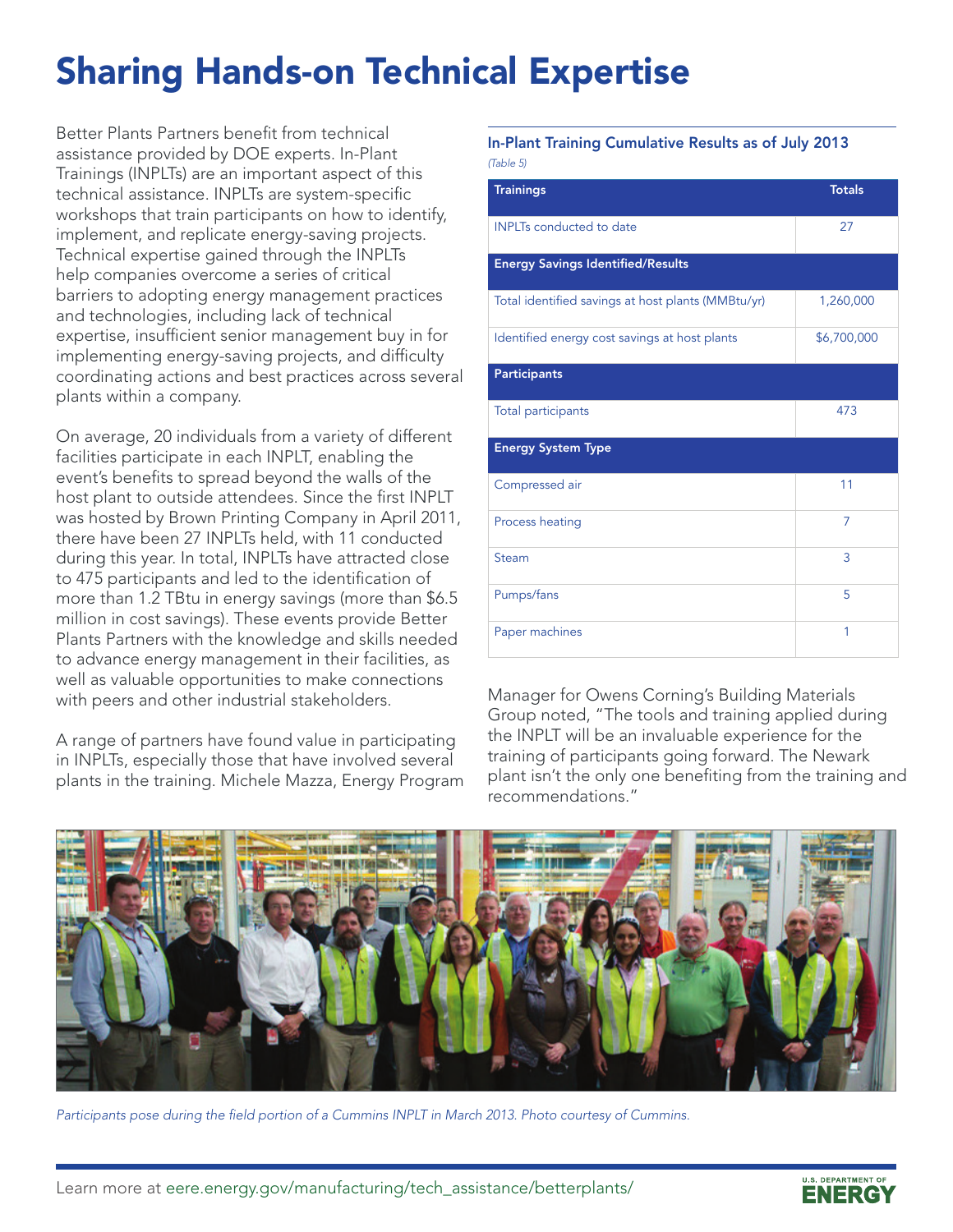# Stepping up to the Better Plants Challenge

In December 2011, DOE provided its manufacturing partners with an opportunity to increase their commitment to energy efficiency by stepping up to the Better Buildings, Better Plants Challenge. The Better Plants Challenge is the industrial component of the Better Buildings Challenge, which was launched under the umbrella of President Obama's Better Buildings Initiative (BBI). BBI is a broad, multistrategy initiative designed to reduce the energy intensity in the commercial and industrial sectors by 20% by 2020, catalyze revolutionary change in energy use, achieve billions in energy bill savings, and create high-quality American jobs.

Thirteen manufacturers (identified on page 7 of this report), representing more than 300 plants, have joined the Better Plants Challenge. These Challenge Partners set the same energy-efficiency targets as partners in the Better Plants Program; however, Challenge Partners make additional commitments



*Assistant Secretary for Energy Efficiency and Renewable Energy Dr. David Danielson provides remarks during the Better Plants Challenge recognition ceremony during the Industrial Energy Technology Conference in May 2013.*

to publicly share their energy performance data and conduct showcase projects that are near-term demonstrations of significant energy savings at an individual plant or building.

Completed showcase projects include:



Nissan built a new paint plant at its Smyrna, Tennessee, facility that is expected to be 30% more energy efficient than the plant it replaced. Learn more: [www4.eere.energy.](http://www4.eere.energy.gov/challenge/showcase/nissan/paint-plant) [gov/challenge/showcase/nissan/paint-plant.](http://www4.eere.energy.gov/challenge/showcase/nissan/paint-plant)



Cummins is initiating a deep energy retrofit at its Jamestown Engine Plant in Lakewood, New York. This \$23.8 million project combines energy-efficiency measures and needed infrastructure upgrades, which together are expected to reduce annual energy costs by 14%. Learn more: [www4.eere.energy.gov/challenge/showcase/](http://www4.eere.energy.gov/challenge/showcase/cummins/jamestown-engine-plant) [cummins/jamestown-engine-plant.](http://www4.eere.energy.gov/challenge/showcase/cummins/jamestown-engine-plant)





*Employees in Nissan's new paint plant. Photo courtesy of Nissan. Aerial view of Cummins' Jamestown Engine Plant. Photo courtesy of Cummins.*

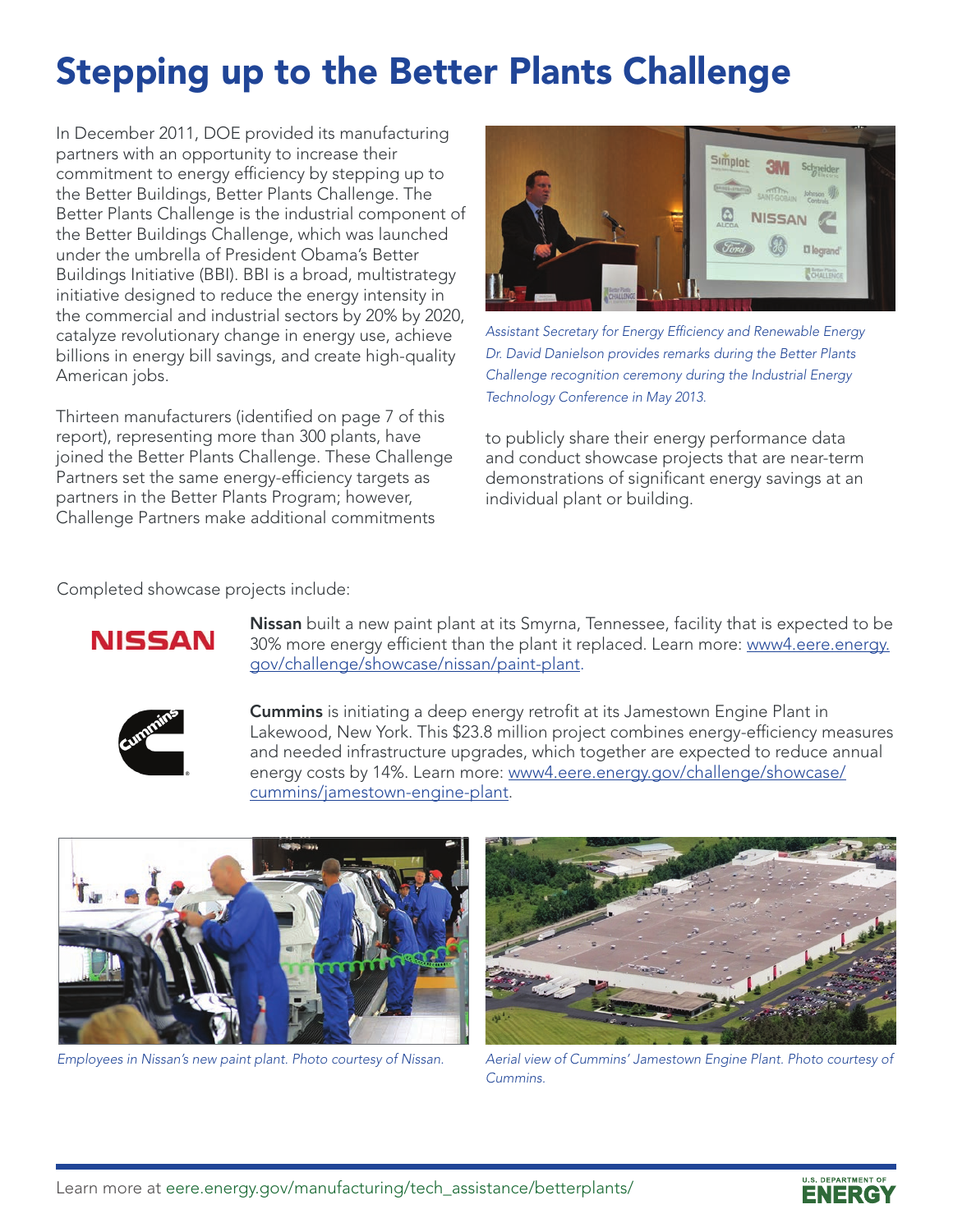# Stepping up to the Better Plants Challenge

Challenge Partners also share "implementation models," which are market-leading approaches to overcoming barriers to advancing energy efficiency within their organizations. Implementation models documented so far include:



Alcoa is linking leadership pay to the achievement of incremental energy-efficiency targets. By providing financial rewards to business leaders who set aggressive energy reduction goals and successfully achieve those targets, Alcoa is helping ensure energy-efficiency initiatives receive adequate attention from senior leaders, even as they juggle other critical business priorities. Learn more: [www4.eere.energy.gov/](http://www4.eere.energy.gov/challenge/implementation-model/alcoa) [challenge/implementation-model/alcoa](http://www4.eere.energy.gov/challenge/implementation-model/alcoa).

# **L'1 legrand**

Legrand North America is installing submeters in its 14 domestic facilities to collect actionable energy data that will be communicated to its workforce. The submeters are being used to help energy personnel better understand the company's energy use and uncover new opportunities for energy-efficiency improvement. The data will also be tied into a broader employee engagement initiative that seeks to empower Legrand workers to make energy management part of their day-to-day activities. Learn more: [www4.eere.energy.gov/challenge/implementation-model/legrand.](http://www4.eere.energy.gov/challenge/implementation-model/legrand)

## Next Steps

DOE will continue working with partners to advance energy efficiency in the industrial sector and demonstrate that sound energy management practices make good business sense. Priorities for next year include advancing strategic energy management by promoting ISO 50001 and Superior Energy Performance (SEP) through two key mechanisms:

*• The Better Buildings Initiative: Industrial Strategic Energy Management Accelerator* ("Industrial SEM Accelerator"). DOE is expanding the Better Buildings Initiative to engage leaders in a set of Better Buildings Accelerators designed to demonstrate specific innovative approaches, which—upon successful demonstration—would accelerate investment in energy efficiency. The Industrial SEM Accelerator is designed to demonstrate SEP as a practical and cost-effective energy-efficiency program offering. Signatories to this Accelerator are utilities and energyefficiency program administrators that agree

to deploy SEP to a set of industrial customers across their service territories.

*• The SEP Enterprise-Wide Scaling Project* (scaling project). Through the scaling project, DOE will work with a select number of Better Plants Partners to scale SEP across their corporations to drive deeper energy reductions. The goal of the scaling project is to help Better Plants Partners transition from pursuing SEP certification at a single facility to adopting it at multiple facilities and ultimately across all or most facilities within the company to save even more energy.

Additionally, DOE will continue to recruit new companies to the Better Plants Program and work with existing partners to explore how to engage key business partners, such as suppliers and customers, on energy efficiency.

Companies interested in partnering with DOE on the Better Plants Program should e-mail [BetterPlants@](mailto:BetterPlants%40ee.doe.gov?subject=) [ee.doe.gov.](mailto:BetterPlants%40ee.doe.gov?subject=)

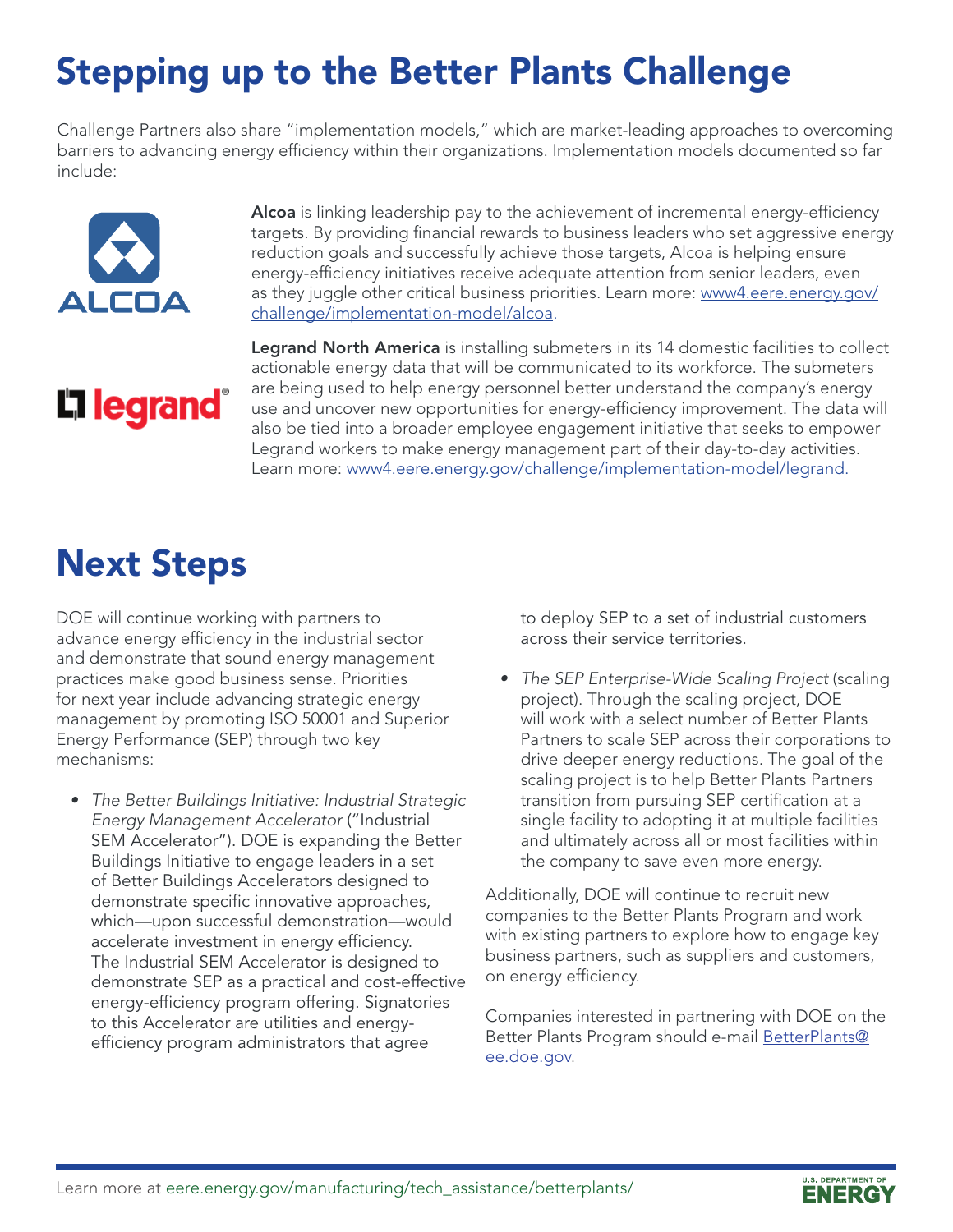

- 3M
- Alcoa
- Amcor Rigid Plastics North America
- ArcelorMittal USA
- Arkema
- AT&T
- Ball Corporation
- Bentley Prince Street, Inc.
- BIC APP North America
- BPM Inc.
- Bradken
- Bridgestone Americas
- Briggs & Stratton
- Brown Printing Company
- Buck Company
- Buckeye Technologies Inc.
- CalPortland Company
- Cargill Regional Beef of Milwaukee
- Carlton Forge Works
- Carus Chemical Company
- Celanese Corporation
- Chippewa Valley Ethanol Company
- Citrus World, Inc.
- Commercial Metals Company
- Cree, Inc.
- Cummins, Inc.
- Dahlgren & Company, Inc.
- Daikin McQuay
- Darigold
- Davisco Foods International, Inc.
- Denison Industries
- Didion Milling
- DSM North America
- Duke Manufacturing Company
- Earth2O
- Eastman Chemical Company
- Eaton Corporation
- Eck Industries
- Flambeau River Papers
- Flying Foods Group
- Ford Motor Company
- General Aluminum Mfg. Company
- General Dynamics Ordnance and Tactical Systems
- General Electric
- General Motors
- Golden Renewable Energy, LLC
- Goodyear Tire and Rubber Company, US Tire Plants
- Grand River Printing
- Graphic Packaging International
- HARBEC Inc.
- Harley-Davidson Motor Company
- Harrison Steel Castings Co.
- Haynes International
- HNI Corporation
- Holcim (US) Inc.
- Huntsman Corporation
- Ingersoll Rand
- Intel
- International Paper
- JBT Corporation
- Johnson & Johnson

## Better Plants Partners

### As of August 22, 2013

- Johnson Controls, Inc.
- Kenworth Truck Company
- Kingspan Insulated Panels, Inc.
- Land O' Lakes
- Legrand North America
- Lennox International
- Lockheed Martin
- Lufkin Industries, Inc.
- Manitowoc Grey Iron Foundry
- Mannington Mills
- Marquis Energy, LLC
- McCain Foods USA
- MeadWestvaco Specialty Chemicals
- MedImmune, LLC
- Metal Industries, Inc.
- Mohawk Industries
- Navistar, Inc.
- Neenah Foundry
- Nissan North America
- OMNOVA Solutions
- OSRAM SYLVANIA
- Owens Corning
- PaperWorks Industries, Inc.
- Patrick Cudahy
- Patriot Foundry & Castings
- PepsiCo
- PPG Industries
- Procter & Gamble
- Quad/Graphics, Inc.
- Raytheon Company
- Republic Conduit
- Revstone Castings Fairfield
- Roche Diagnostics
- RockTenn-Harrison